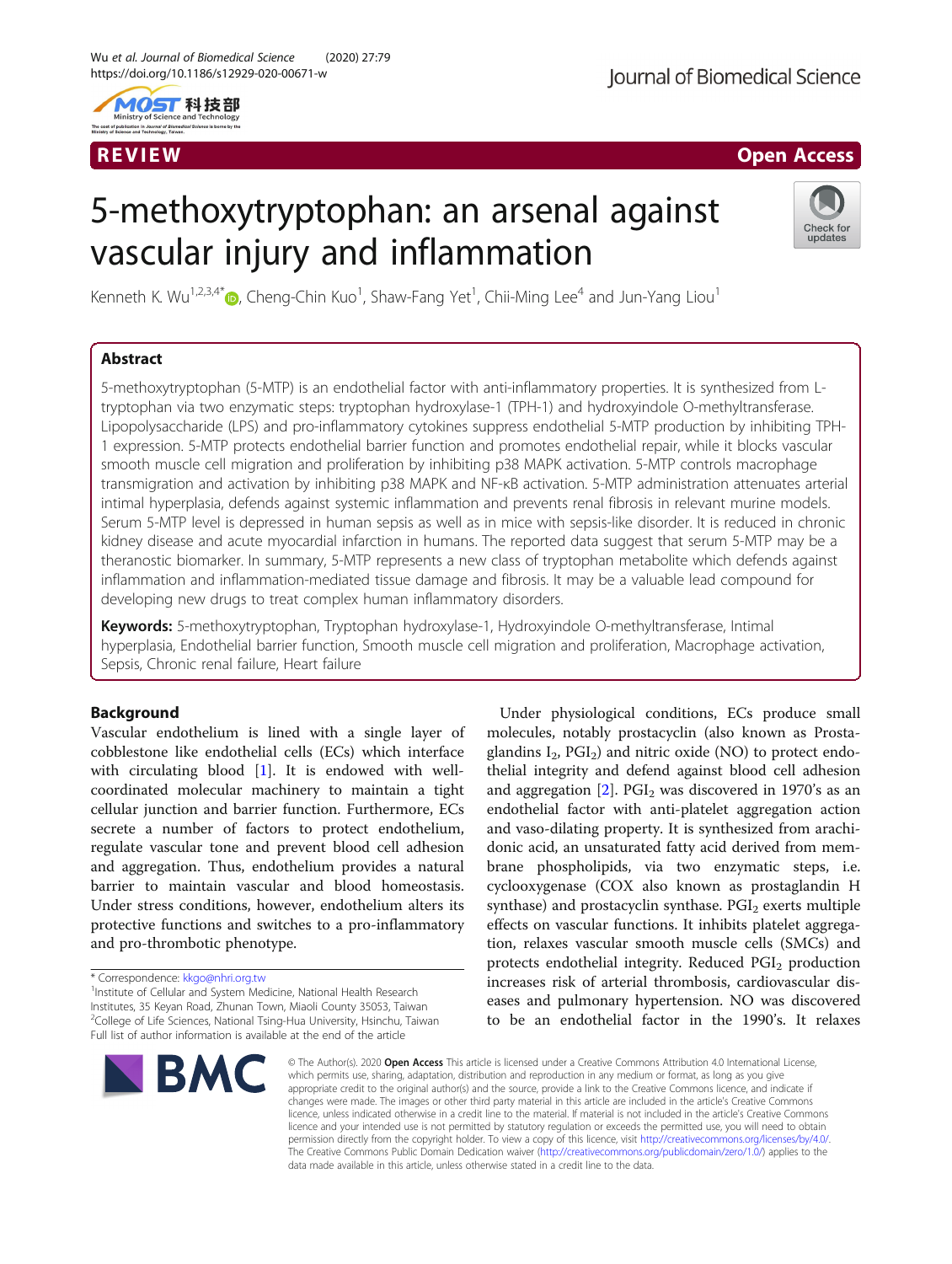vascular SMCs and is considered as a major factor in regulating vascular tone. 5-methoxytryptophan (5-MTP) was recently identified as a new endothelial factor with vasoprotective and anti-inflammatory actions [\[3\]](#page-6-0). Thus, 5-MTP joins  $PGI<sub>2</sub>$  and NO as key molecules in protecting arterial integrity and function.

5-MTP was discovered as a COX-2 suppressing factor derived from proliferative fibroblasts [[4\]](#page-6-0). Its suppression of cancer cell COX-2 expression is accompanied by inhibition of cancer cell migration, epithelial mesenchymal transition and cancer metastasis  $[4, 5]$  $[4, 5]$  $[4, 5]$  $[4, 5]$ . It was subsequently reported that vascular cells are the major source of 5-MTP [\[3](#page-6-0)]. 5-MTP has been regarded as a "new member of endothelial arsenal against inflammation [\[6](#page-6-0)]. This review will focus on endothelial 5-MTP biosynthesis, its vasoprotective functions and mechanisms of actions.

#### Biosynthesis and secretion of 5-MTP in ECs

Investigations so far reveal that 5-MTP synthesis is restricted to human fibroblasts, vascular ECs and SMCs, bronchial and renal epithelial cells [\[3](#page-6-0)]. Its synthetic pathway has been characterized in fibroblasts and ECs. 5- MTP is synthesized from intracellular tryptophan via two enzymatic steps: tryptophan hydroxylase (TPH) converts L-tryptophan to 5-hydroxytryptophan (5-HTP) and hydroxyindole O-methyltransferase (HIOMT) converts 5-HTP to 5-MTP [[4\]](#page-6-0). Of the two TPH isoforms [\[7](#page-6-0), [8](#page-6-0)] only TPH-1 isoform is detected in fibroblasts and ECs [[3,](#page-6-0) [9](#page-6-0)]. Silencing of TPH-1 with siRNA leads to a marked reduction of 5-MTP production. Thus, 5-MTP synthesis is catalyzed by TPH-1 isoform. It is not entirely certain as to which isoform of HIOMT catalyzes 5-MTP synthesis. Recent published data suggest that HIOMT298 isoform is the active isoform in 5-MTP synthesis [\[10](#page-6-0)]. HIOMT is known to catalyze the final step of melatonin synthesis in pineal and retinal cells. As it catalyzes the conversion of N-acetylserotonin to N-acetyl-5-methoxytryptamine (melatonin), HIOMT is commonly known as ASMT (acetylserotonin methyltransferase). ASMT was reported to be encoded by a single gene  $[11]$  $[11]$ . Three mRNA isoforms were reported in pineal cells: isoform 373 codes for a 373 amino acid (aa) ASMT protein while isoform 345 and isoform 298 code for 345 aa and 298 aa proteins, respectively [[11](#page-6-0), [12\]](#page-6-0). Structure-function analysis based on X-ray crystallography indicates that isoform 345 is active in catalyzing melatonin synthesis while isoforms 373 and 298 are inactive  $[13]$  $[13]$  $[13]$ . ASMT345 is the major isoform expressed in pineal cells and retinoblastoma cell line Y-79. By contrast, only isoform 298 mRNA is detected in human ECs and fibroblasts [\[10](#page-6-0)]. Cancer cells express a very low level of HIOMT298 and are deficient in 5-MTP synthesis. Stable transfection of HIOMT298 in A549 lung cancer cells restores 5-MTP synthesis [\[10](#page-6-0)]. These results suggest that HIOMT298 is the active isoform catalyzing 5-MTP synthesis [[10](#page-6-0)]. The data are inconclusive. Further studies are needed to provide direct evidence that HIOMT298 proteins are catalytically active in 5-MTP synthesis.

Immunofluorescent staining of human umbilical vein ECs (HUVECs) with 5-MTP antibodies reveals cytosolic staining with endoplasmic reticulum (ER) staining pattern [[3\]](#page-6-0). Pretreatment of ECs with ER to Golgi transport inhibitors results in shutdown of 5-MTP release into the extracellular milieu [[3\]](#page-6-0). These results suggest that 5-MTP is secreted into extracellular milieu via Golgi vesicular transport. Constitutive endothelial production and release of 5-MTP contributes to a high level of 5-MTP in human circulating blood [\[3](#page-6-0)]. Circulating 5-MTP serves as an autocoid to protect blood vessels and control inflammation.

## 5-MTP supplement restores protection of endothelial barrier function

At physiological conditions, ECs maintain a well-regulated barrier which prevents blood cells, macromolecules, electrolytes and other small molecules from leaking into the extravascular space. The barrier function is supported by dynamic junction protein complexes among which vascular endothelial (VE) cadherins are the anchor [\[14,](#page-6-0) [15](#page-7-0)]. Vascular endothelial growth factor (VEGF), lipopolysaccharide (LPS) and pro-inflammatory cytokines disrupt the barrier by degrading VE-cadherin [[16](#page-7-0)]. Disruption of endothelial barrier is a critical step in inflammation.

Pro-inflammatory mediators suppress TPH-1 expression in ECs thereby reducing 5-MTP production [\[3,](#page-6-0) [17](#page-7-0)]. Addition of 5-MTP to HUVECs rescues endothelium from LPS- and cytokine-induced barrier disruption by preventing degradation of VE-cadherin, thus maintaining endothelial tight junction [[17](#page-7-0)]. 5-MTP blocks LPS- and cytokine-induced leakage of FITC-labeled dextran or Evans blue dye through vascular wall [[3](#page-6-0)].

p38 mitogen-activated protein kinase (MAPK) is a crucial signaling pathway via which LPS and proinflammatory cytokines perturb endothelial barrier function [[18](#page-7-0), [19](#page-7-0)]. Furthermore, it mediates leukocyte adhesion and transmigration [\[19\]](#page-7-0). Inhibition of LPS- and cytokineinduced p38 MAPK activation by SB202190 attenuates VE-cadherin degradation thereby preserving barrier function [[17](#page-7-0)]. 5-MTP blocks LPS- and cytokine-induced p38 MAPK activation but not ERK activation [[17](#page-7-0)]. It is likely that 5-MTP protects endothelial barrier function through inhibition of p38 MAPK signaling pathway.

## 5-MTP defends against injury-induced endothelial denudation and intimal hyperplasia

It was reported in murine models that following mechanical or ischemic injury, ECs are damaged and detached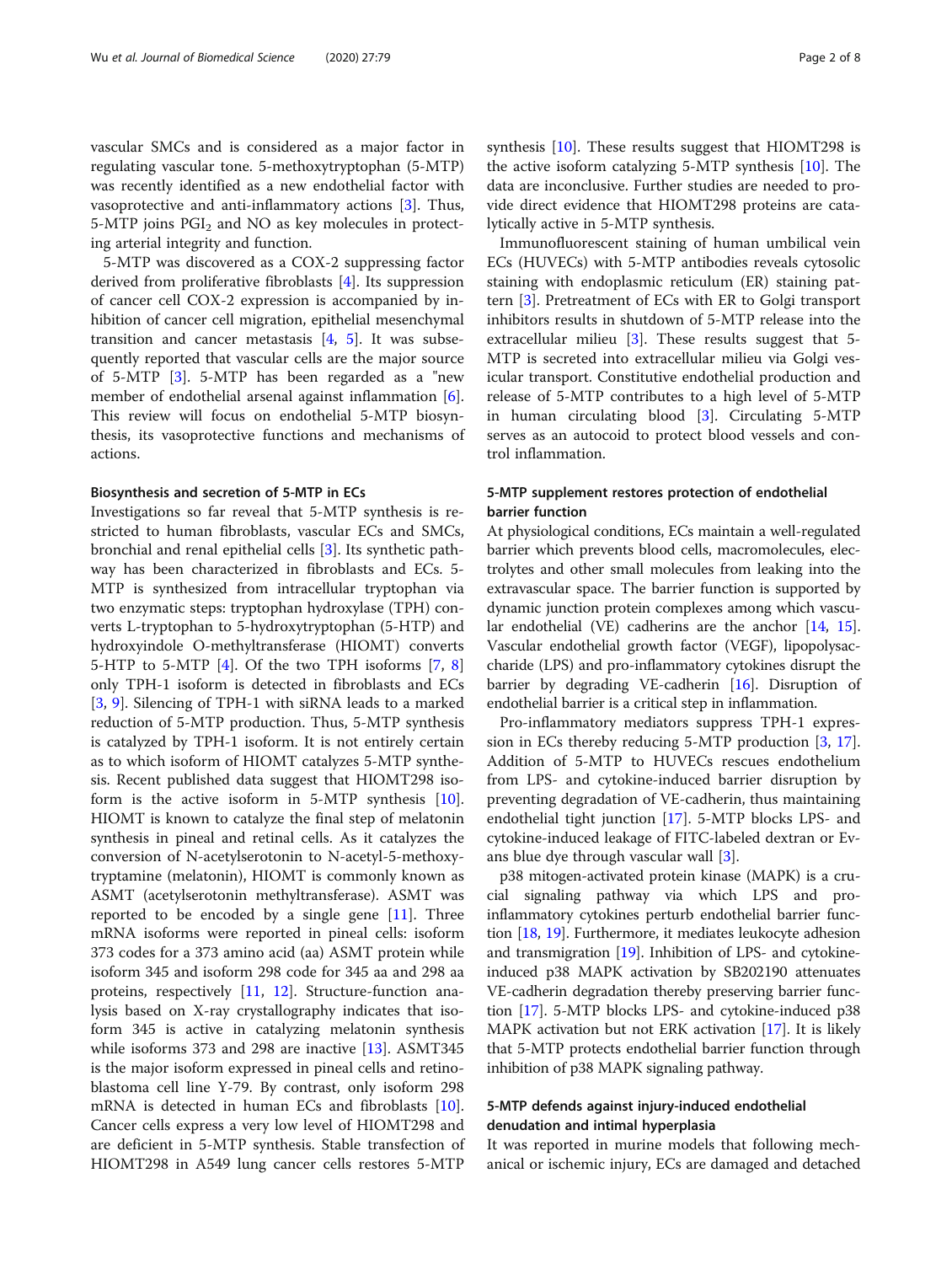resulting in denudation [\[20](#page-7-0)–[23\]](#page-7-0). In response to injury, vascular SMCs migrate to intimal layer and proliferate. Furthermore, they release pro-inflammatory cytokines and collagen, resulting in intimal hyperplasia [\[20](#page-7-0), [21](#page-7-0)]. 5- MTP administration to the murine vascular injury models results in attenuation of denudation and intimal hyperplasia [[22](#page-7-0), [23](#page-7-0)]. 5-MTP reduces endothelial loss by two possible mechanisms. First, it prevents oxidantinduced endothelial apoptosis. Our unpublished data show that 5-MTP protects HUVECs from  $H_2O_2$ -induced cell death. 5-MTP was reported to prevent  $H_2O_2$ -induced cardiomyocyte death [[24\]](#page-7-0). Second, 5-MTP may restore re-endothelialization driven by VEGF. VEGF promotes endothelium repair by enhancing EC migration and proliferation via VEGF receptor 2 (VEGFR-2) [[25](#page-7-0), [26\]](#page-7-0). Pro-inflammatory cytokines which are accumulated locally interfere with VEGFR 2 phosphorylation and down-stream signaling, thereby blocking the action of VEGF [[26\]](#page-7-0). 5-MTP may rescue VEGF-driven endothelial growth by blocking the effect of pro-inflammatory cytokines.

5-MTP attenuates intimal hyperplasia probably by inhibiting cytokine-induced vascular SMC migration and phenotypic switch. Interleukin-1β (IL-1β) and tumor necrosis factor α (TNFα) accumulation at the intimal region play an important role in intimal hyperplasia [[27](#page-7-0)– [29\]](#page-7-0). 5-MTP selectively inhibits cytokine-induced SMC migration and proliferation without an effect on VEGFinduced SMC migration and proliferation [\[23\]](#page-7-0). Expression of vascular SMC contractile proteins depends on binding of serum response factor (SRF) and its co-factor myocardin-related transcription factor-A (MRTF-A) to the promoter region of SMC marker genes, such as  $SM-\alpha$ actin [\[30](#page-7-0)]. TNFα down-regulates expression of SRF and MRTF-A thereby suppressing  $SM-\alpha$  actin expression [\[30](#page-7-0)]. As 5-MTP rescues SRF and MRTF as effectively as p38 MAPK inhibitors, it is likely that 5-MTP prevents cytokineinduced vascular SMC phenotypic switch through inactivation of p38 MAPK. Taken together, the reported results suggest that 5-MTP defends against injury-induced intimal hyperplasia by countering cytokine-induced SMC migration and phenotypic switch (Fig. [1](#page-3-0)).

IL-1β and TNFα activate p38 MAPK via a cascade of signaling pathways. Following binding to their respective receptors, they signal via distinct signaling pathways but eventually the signals converge at transforming growth factor β1-activated kinase-1 (TAK1) which occupies a pivotal position in activation of IκB kinase (IKK) and mitogen-activated protein kinase kinases (MKKs) [\[31,](#page-7-0) [32](#page-7-0)]. MKKs phosphorylate MAPKs, i.e. p38 MAPK, ERK and JNK which in turn activate transactivators notably CREB, C/EBP, NF-κB and AP-1. IKK, on the other hand phosphorylates IκB resulting in NF-κB activation [\[33](#page-7-0)–[35](#page-7-0)]. By blocking p38 MAPK, 5-MTP inhibits NF-κB and an array of transactivators important in mediating SMC phenotypic switch. It has been reported that SRF and MRTF-A expressions in vascular SMCs are down-regulated by cytokines via p38 MAPK and NF-κB activation [[36](#page-7-0)].

It is important to note that in vascular injury models, 5-MTP exerts an opposite effect on vascular SMC vs. EC migration and proliferation. 5-MTP promotes EC migration and proliferation while it blocks SMC migration and proliferation. The mechanism is unclear and requires further investigation.

## 5-MTP targets macrophages for control of systemic inflammation

Monocytes and macrophages are one of the key players in mediating systemic inflammation. Bacterial endotoxins such as LPS activate monocytes and macrophages resulting in production and release of multiple proinflammatory cytokines and chemokines and expression of pro-inflammatory enzymes such as COX-2 and inducible nitric oxide synthase (iNOS). Collectively, cytokines, chemokines and the enzyme products, such as prostaglandin  $E_2$  and NO induce severe inflammatory responses and tissue damages [\[37](#page-7-0)–[39\]](#page-7-0). In humans, endotoxemia from bacterial infections often causes life threatening sepsis. An important feature of severe sepsis is a surge of blood cytokine levels, akin to the arrival of a storm (surge of cytokines was called "cytokine storm"). Systemic rise of proinflammatory cytokines, prostaglandins and reactive oxygen and nitrogen molecules causes widespread tissue damage and multi-organ failure. 5- MTP was reported to alleviate septic organ failure and mortality by targeting macrophages. 5-MTP inhibits LPSinduced expression of IL-1β, TNFα and interleukin-6 (IL-6) in murine peritoneal macrophages and Raw 264.7 cells at the transcriptional level [\[3](#page-6-0)]. It inhibits LPS-induced COX-2 transcription by suppressing NF-κB activation [[3](#page-6-0)]. 5-MTP was reported to inhibit binding of multiple transactivators including NF-κB, c-Jun, C/EBPβ and CREB/ ATF to the proximal region of COX-2 promoter in human fibroblasts [\[40\]](#page-7-0). It is likely that 5-MTP blocks COX-2, IL-1β, TNFα and IL-6 transcription by a common mechanism involving simultaneous inhibition of activation of multiple inflammation-mediated transactivators.

5-MTP was reported to inhibit LPS-induced p300 histone acetyltransferase (HAT) activity [\[3\]](#page-6-0). p300 HAT acetylates histone and alters chromatin structure to facilitate transactivator binding [\[41\]](#page-7-0). Furthermore, it acetylates a large number of transactivators including p65 subunit of NF-κB, c-Jun, C/EBPβ and CREB to enhance their binding to inflammatory genes [[42](#page-7-0), [43\]](#page-7-0). Thus, p300 HAT occupies a pivotal position in inflammation. By inhibiting p300 HAT, 5-MTP re-enforces its inhibition of pro-inflammatory gene expressions. Figure [2](#page-4-0) illustrates the transcriptional mechanism by which 5-MTP inhibits inflammatory gene expression.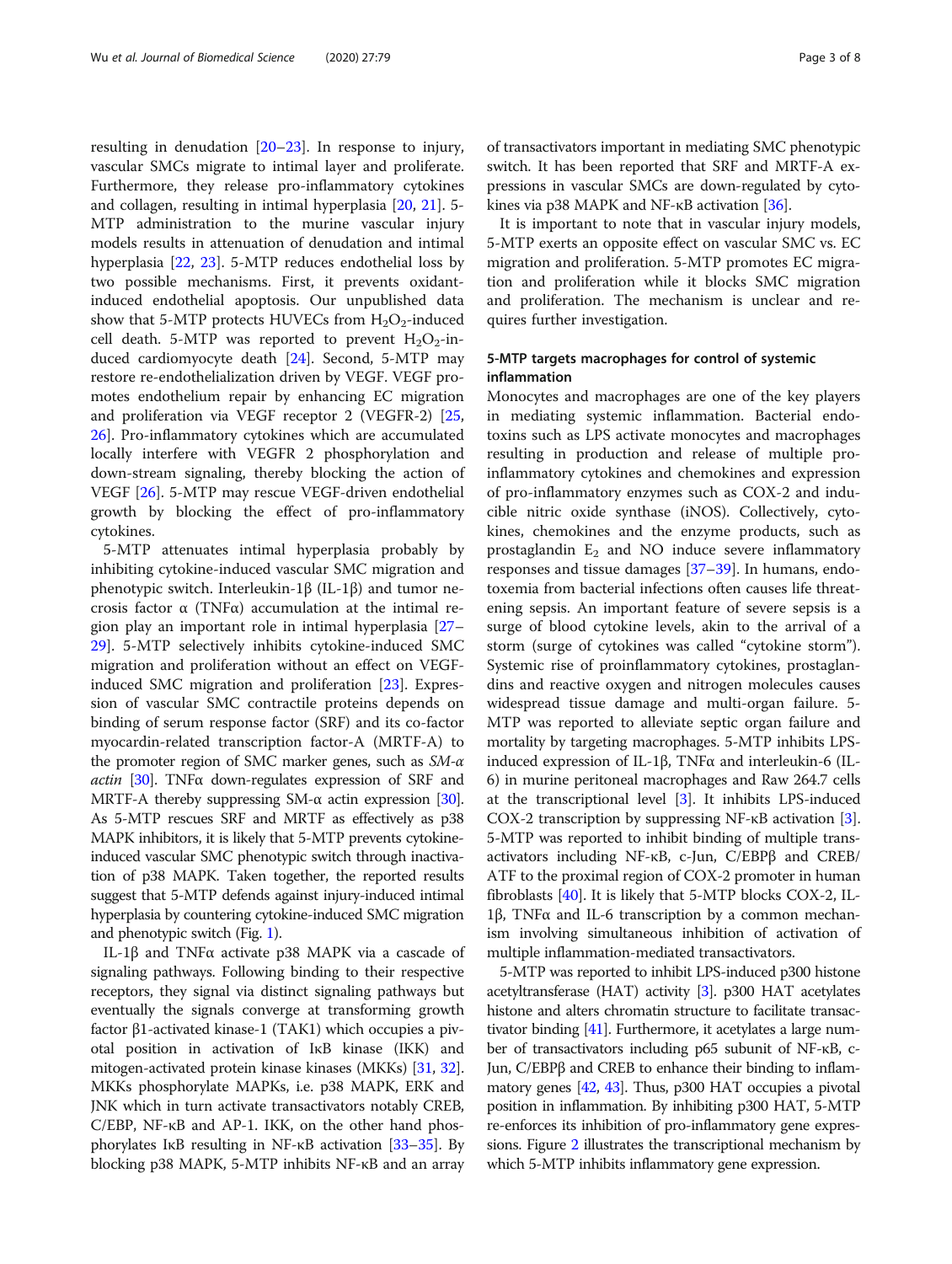<span id="page-3-0"></span>

## 5-MTP blocking macrophage activity by inhibiting p38 MAPK

p38 MAPK is known to be a major pathway via which LPS activates macrophages and induces systemic inflammation [\[44](#page-7-0), [45\]](#page-7-0). Pretreatment of macrophages with 5-MTP inhibits LPS-induced p38 MAPK activation. 5-MTP was reported to inhibit LPSinduced p38 MAPK by interfering binding of phosphor-p38 to peroxiredoxins (Prdx). Prdx belong to peroxidase family which regulate  $H_2O_2$  level and signaling [[46](#page-7-0)]. They are ubiquitous and elevated in cancer cells [\[46](#page-7-0)]. A recent report suggests that Prdx-1 promotes pancreatic cancer growth by binding to phospho-p38 MAPK and sustaining p38 MAPK activation [[47\]](#page-7-0). In LPS-treated macrophages, binding of p-p38 to Prdx-1 is augmented. Pretreatment of macrophages with 5-MTP abrogates the enhancing effect of LPS on p-p38 through inhibition of binding of p $p38$  to Prdx-1 [[3\]](#page-6-0). This is potentially a mechanism by which 5-MTP dampens p38 MAPK activation.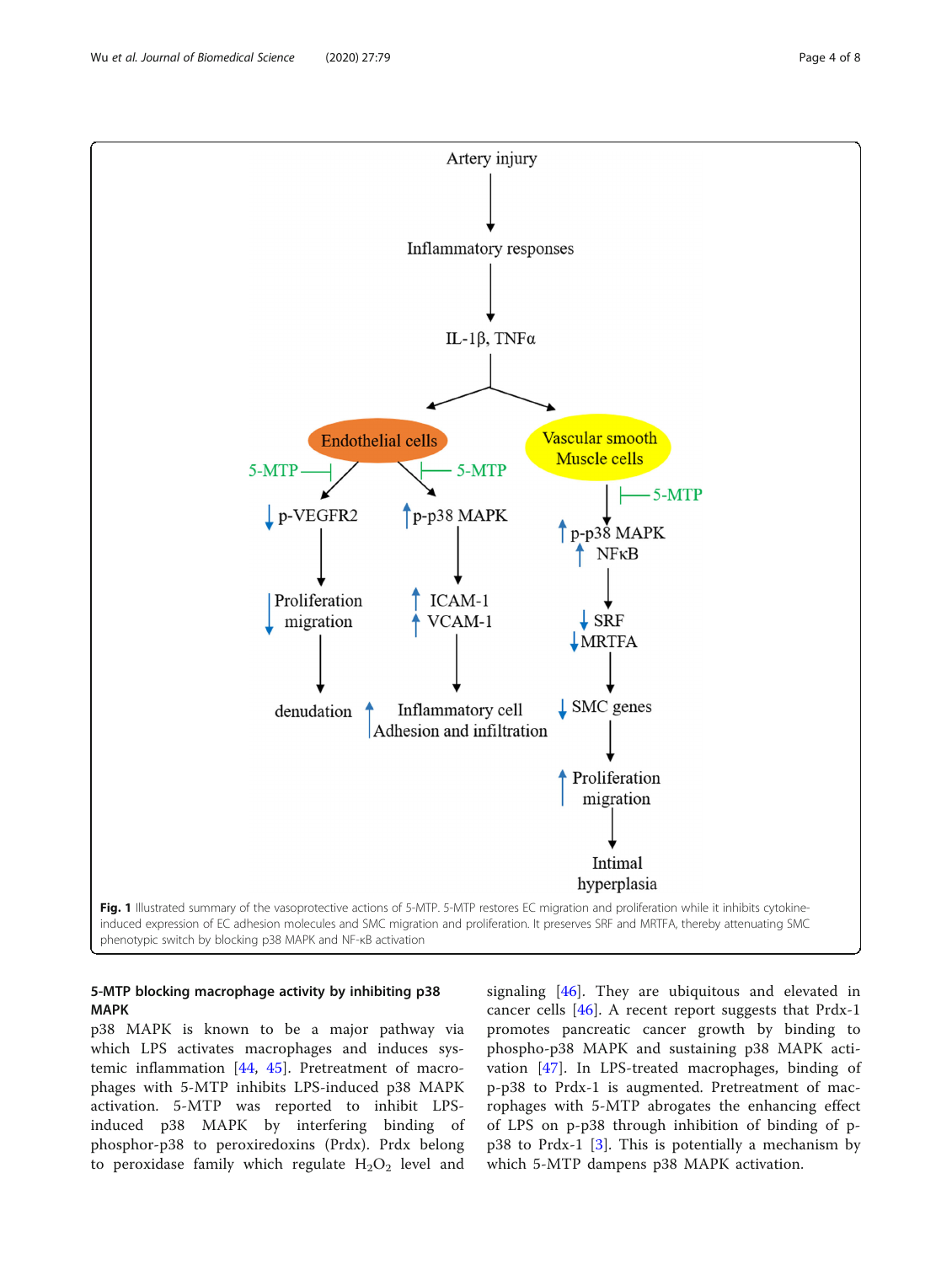<span id="page-4-0"></span>

5-MTP ameliorates sepsis-like disorder in murine models Intravenous injection of LPS in mice generates a sepsis-like systemic inflammatory disorder with elevation of serum cytokines and chemokines, multi-organ inflammatory cell infiltration and a high mortality. Macrophages in this model are activated and play a key role in inducing systemic inflammation. Intraperitoneal administration of 5-MTP to LPSinduced sepsis model results in suppression of macrophage activation and cytokine expression accompanied by reduction of serum cytokines (IL-6, IL-1β, TNFα and IFNγ) and chemokines (CXCL-1, MCP-1, Rantes and Eotaxin) [\[3](#page-6-0)]. Administration of 5-MTP to another sepsis model i.e. cecum ligation and perforation model also reduces serum IL-1β and IL-6 to the basal level. Thus, 5-MTP is effective in controlling macrophages activation and "cytokine storm" in vivo. 5- MTP attenuates lung inflammation in LPS sepsis model as evidenced by reduced inflammatory cell infiltration, COX-2 and iNOS expression as well as NF-κB and p300HAT activation in lung tissues [[3\]](#page-6-0). Improvement of lung damage is accompanied by an increase in survival [[3\]](#page-6-0). As summarized in Fig. 2, 5-MTP blocks LPS-induced classic activation of macrophages thereby suppressing the expression and release of pro-inflammatory cytokines, chemokines, eicosanoids and reactive oxygen species. Consequently, 5-MTP attenuates tissue damages by multiple inflammatory mediators and reduces mortality. These results suggest that 5-MTP could be a useful lead compound for developing new classes of therapeutic agents against systemic inflammation.

## 5-MTP ameliorates renal inflammation and fibrosis

Unilateral urethral obstruction (UUO) causes renal cell injury, interstitial inflammation and fibrosis [\[48\]](#page-7-0). Administration of 5-MTP to a murine UUO model was reported to attenuate inflammation, tissue damage and fibrosis which are accompanied by reduced COX-2, and MCP-1 expression and NF-κB activation [[49](#page-7-0)]. These findings are consistent with the observations that 5-MTP is effective in controlling inflammatory responses thereby attenuating tissue damage, fibrosis and functional defects. Inflammation is a crucial determinant of outcomes following acute myocardial infarction (MI) and ischemic stroke. It will be important to evaluate the effects of 5-MTP on post-MI heart failure and post-stroke brain damage.

## Blood 5-MTP level as a biomarker of inflammationmediated disorders

Several studies provide data to suggest that serum 5-MTP may be a biomarker for early detection and severity assessment of inflammation-mediated diseases. In a study of sepsis patients, mean serum 5-MTP level in 50 patients with sepsis was significantly lower than that of 30 healthy subjects [[3](#page-6-0)]. Analysis of serum 5-MTP as a diagnostic test of sepsis by AU ROC (area under the receiver operating characteristic) curve reveals that serum 5-MTP is highly sensitive and specific for diagnosing severe sepsis [[3](#page-6-0)]. In the case of chronic renal failure, serum 5-MTP was identified as a key metabolite associated with severity of renal failure and has the potential as a biomarker in assessing stages of chronic kidney diseases [\[48\]](#page-7-0). A recent report suggests that plasma 5-MTP has the potential to predict post-MI heart failure [\[50\]](#page-7-0). As 5-MTP could be a valuable therapeutic agent for various inflammation-mediated diseases, blood 5- MTP may be a useful theranostic biomarker.

## Conclusion

L-tryptophan, an essential amino acid for protein synthesis, is known to be converted in distinct cell types via distinct catabolic pathways to physiologically important metabolites such as kynurenines, serotonin and melatonin. Recent reports indicate that L-tryptophan is converted to a new class of factor i.e. 5-MTP with anti-inflammatory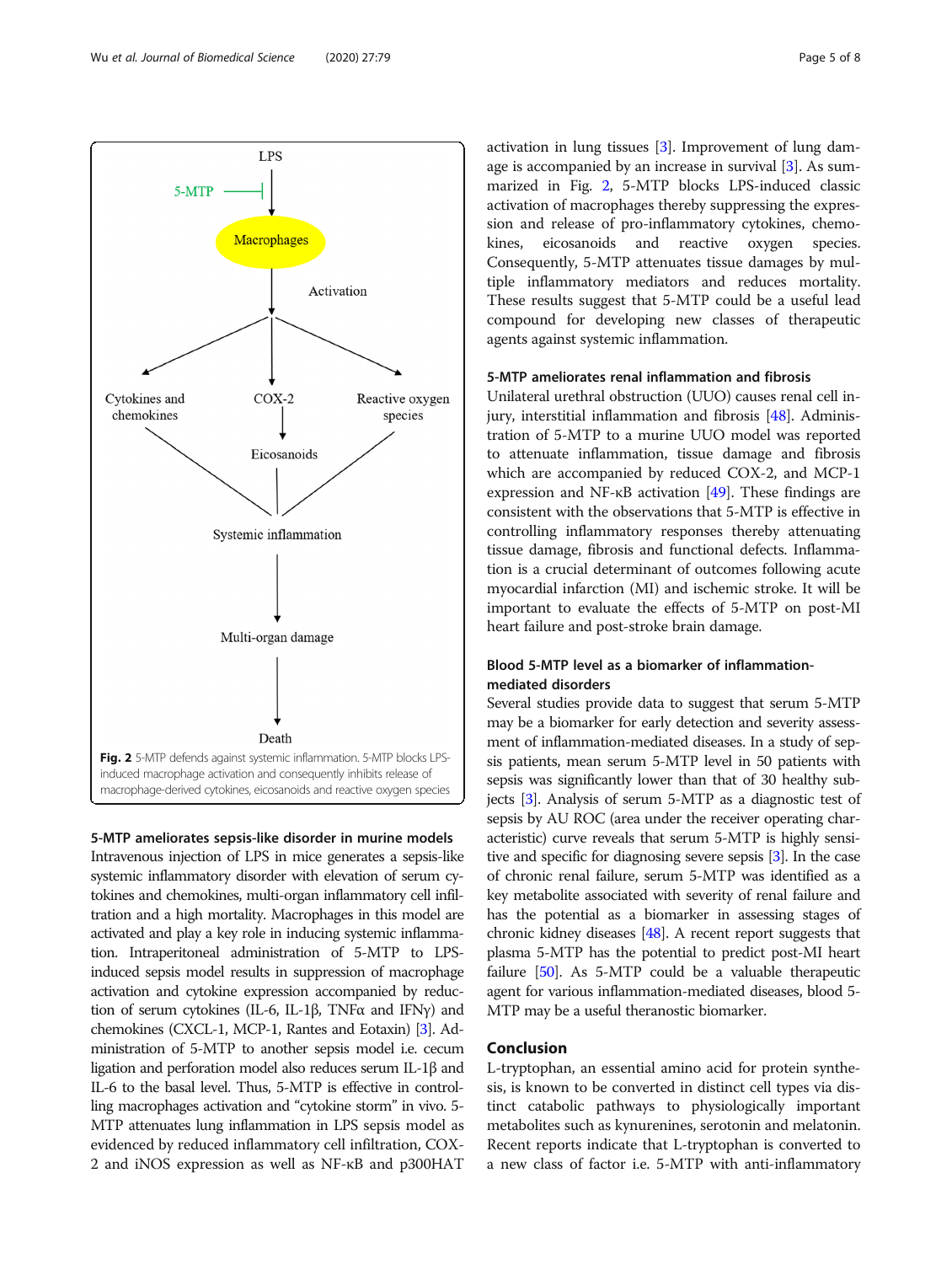and protective actions. Vascular EC is a major site of 5- MTP synthesis. 5-MTP protects endothelial barrier function by preventing VE-cadherin degradation and defends against inflammation by controlling endothelial adhesion molecule expression, leukocyte transmigration and macrophage activation. Furthermore, 5-MTP protects endothelial survival and attenuates intimal hyperplasia in vascular injury by preventing vascular SMC phenotypic switch.

5-MTP protects endothelial VE-cadherin, blocks VSMC migration and proliferation and inhibits macrophage activation by targeting a common signaling kinase, i.e. p38 MAPK. p38 MAPK has been known to signal LPS- and cytokine-induced vascular leakage, intimal hyperplasia and macrophage-mediated systemic inflammation. Thus, by blocking p38 MAPK activation, 5-MTP protects endothelial integrity and defends against inflammation. 5-MTP inhibits sustained p38 MAPK activation by blocking interaction between Prdx-1 and p-p38 MAPK. However, it remains unclear how 5-MTP blocks p38 MAPK activation. As the action of 5-MTP may involve its interaction with a cell surface receptor [\[3\]](#page-6-0), its effect on p38 MAPK may be mediated through a cross-talk between 5-MTP signaling and LPS- and cytokine-induced signaling pathways. The signaling pathways of LPS, IL-1β and TNFα in macrophages converge at TAK-1 which phosphorylates IKK as well as p38 MAPK, ERK and JNK, thereby activating multiple transactivators [[51](#page-7-0), [52\]](#page-7-0). Suppression of TAK-1 was reported to counteract the inflammatory endothelial phenotype induced by stress signals [\[53\]](#page-7-0). As 5-MTP blocks binding of p65 NFκB, C-Jun, C/EBPβ and CREB to COX-2 promoter in fibroblasts [\[40\]](#page-7-0), it is possible that the 5-MTP signaling pathway may block the actions of LPS and cytokines by inhibiting TAK-1 (Fig. 3). This possible mechanism requires further investigation.

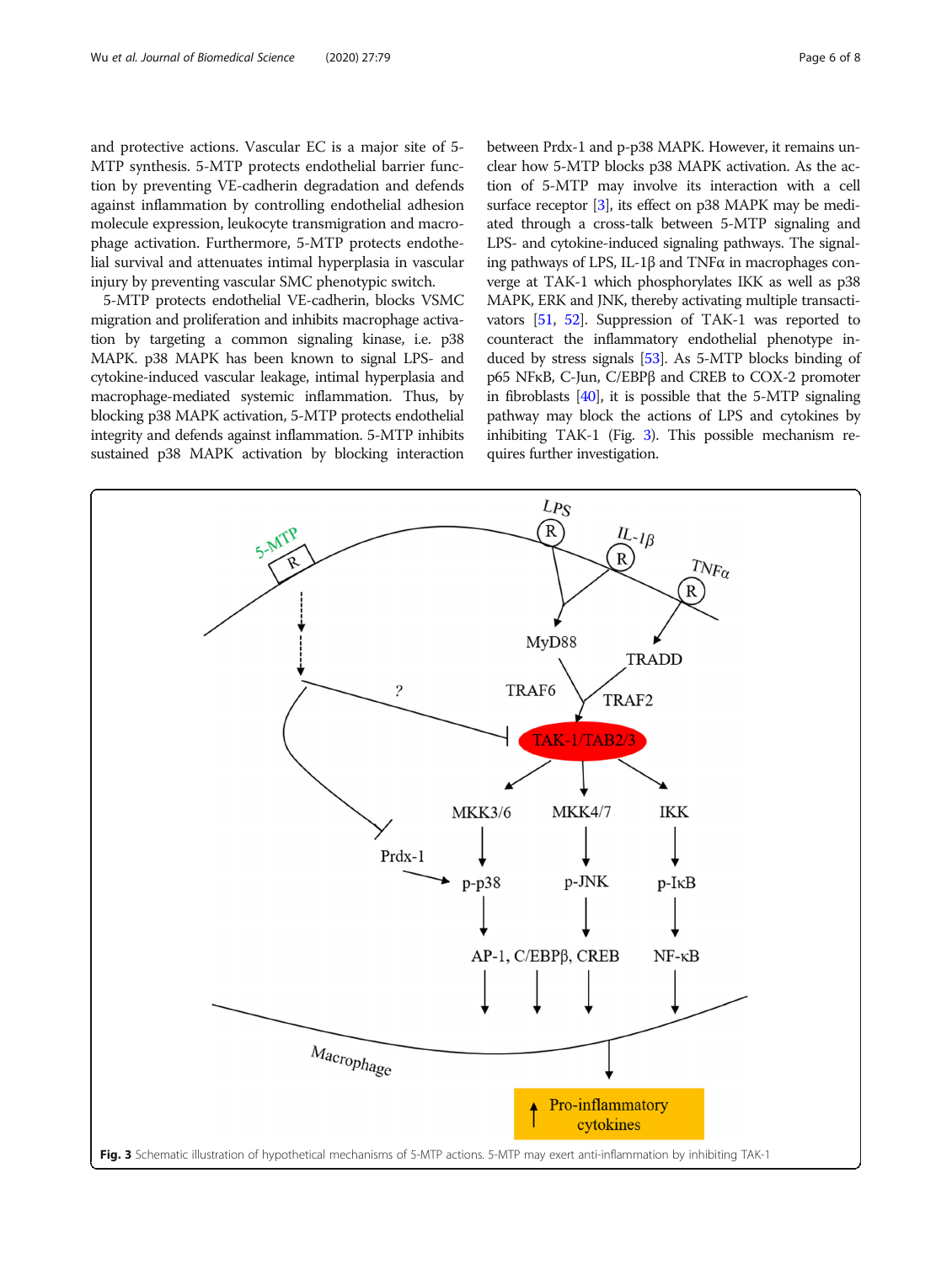<span id="page-6-0"></span>5-MTP possesses anti-inflammatory and anti-fibrotic actions and is effective in rescuing injured tissues and organs by controlling macrophage mediated systemic or local inflammation. 5-MTP has the potential as a lead compound to develop new classes of drugs for treating human renal and cardiac diseases due to ischemiareperfusion injury. 5-MTP was reported to be effective in preventing fibrosis and chronic kidney disease in a murine renal injury model [[49\]](#page-7-0). Our preliminary results reveal that 5-MTP administration following acute MI attenuates remodeling and fibrosis and preserves cardiac function. In addition, 5-MTP was reported to control "cytokine storm" and attenuate organ injury in murine sepsis models [3] and, thus, may serve as a lead compound to develop new anti-sepsis drugs. For intellectual property protection, we have synthesized a 5-MTP analog, i.e. 5-MTP methylester and evaluated its effects on LPS-induced macrophage activation and sepsis. The protective effect of 5-MTP methylester is comparable to that of 5-MTP (please see ref. [[54\]](#page-7-0) from a patent granted by U.S. patent office).

Serum or plasma 5-MTP levels are reduced in several inflammation-mediated human diseases such as sepsis, chronic kidney disease and post-MI heart failure. 5-MTP level was reported to be a potential biomarker for diagnosing and predicting severity of the disease. Blood 5- MTP may serve as a theranostic biomarker of those diseases.

#### Abbreviations

EC: Endothelial cell; PGI<sub>2</sub>: Prostaglandin I<sub>2</sub> or prostacyclin; NO: Nitric oxide; iNOS: Inducible NO synthase; COX-2: Cyclooxygenase-2; SMC: Smooth muscle cell; 5-MTP: 5-methoxytryptophan; TPH-1: Tryptophan hydroxylase-1; 5- HTP: 5-hydroxytryptophan; HIOMT: Hydroxyindole O-methyltransferase; ASMT: Acetylserotonin methyltransferase; HUVEC: Human umbilical vein endothelial cells; ER: Endoplasmic reticulum; VE-cadherin: Vascular endothelial cadherin; VEGF: Vascular endothelial growth factor; VEGFR 2: VEGF receptor 2; LPS: Lipopolysaccharide; MAPK: Mitogen-activated protein kinase; IL-1β: Interleukin-1β; TNFα: Tumor necrosis factor α; SRF: Serum response factor; MRTF: Myocardin-related transcription factor; TAK-1: Transforming growth factor β1-activated kinase-1; IKK: IκB kinase; MKK: MAPK kinase; IL-6: Interleukin 6; Prdx: Peroxiredoxins; UUO: Unilateral urethral obstruction; MI: Myocardial infarction; MyD88: Myeloid differentiation primary response 88; TRADD: TNFR-1 associated death domain; TRAF: TNF receptor associated factor; TAB: TAK binding protein

#### Acknowledgements

Not applicable.

#### Authors' contributions

KKW wrote and edit the manuscript; CCK, SFY, CML and JYL contributed to writing and provided experimental results and information. The author(s) read and approved the final manuscript.

#### Authors' information

Dr. Kenneth K. Wu is Distinguished Investigator and President emeritus, National Health Research Institutes (NHRI), Zhunan, Taiwan and holds JD Ho Endowed Chair, National Tsing Hua University, Hsin-chu, Taiwan and Distinguished Chaired Professorship at National Taiwan University College of Medicine, Taipei, Taiwan. Dr. Kuo is Investigator, Dr. Yet, Investigator and Director and Dr. Liu, Associate Investigator, all at Institute of Cellular and System

Medicine of NHRI. Dr. Lee is Professor, Division of Cardiology, College of Medicine, National Taiwan University, Taipei, Taiwan.

## Funding

This work was funded by Excellent Team Research Program of Ministry of Science and Technology, Taiwan ((102–106)-2321-B-039-001; 107–2321-B-400-011; 108–2321-B-400-008) and intramural support of National Health Research Institutes.

#### Availability of data and materials

Not applicable.

## Ethics approval and consent to participate

Not applicable.

## Consent for publication

Not applicable.

#### Competing interests

The authors declare that they have no competing interest.

#### Author details

<sup>1</sup>Institute of Cellular and System Medicine, National Health Research Institutes, 35 Keyan Road, Zhunan Town, Miaoli County 35053, Taiwan. <sup>2</sup>College of Life Sciences, National Tsing-Hua University, Hsinchu, Taiwan <sup>3</sup>School of Medicine, China Medical University, Taichung, Taiwan. <sup>4</sup>College of Medicine, National Taiwan University, Taipei, Taiwan.

#### Received: 5 May 2020 Accepted: 1 July 2020 Published online: 07 July 2020

#### References

- Wu KK, Thiagarajan P. Role of endothelium in thrombosis and hemostasis. Annu Rev Med. 1996;47:315–31 Review.
- 2. Wu KK. Inducible cyclooxygenase and nitric oxide synthase. Adv Pharmacol. 1995;33:179–207 Review.
- 3. Wang YF, Hsu YJ, Wu HF, Lee GL, Yang YS, et al. Endothelium-derived 5 methoxytryptophan is a circulating anti-inflammatory molecule that blocks systemic inflammation. Circ Res. 2016;119:222–36.
- 4. Cheng HH, Kuo CC, Yan JL, Chen HL, Lin WC, et al. Control of cyclooxygenase-2 expression and tumorigenesis by endogenous 5 methoxytryptophan. Proc Natl Acad Sci U S A. 2012;109:13231–6.
- 5. Cheng HH, Chu LY, Chiang LY, Chen HL, Kuo CC, et al. Inhibition of cancer cell epithelial mesenchymal transition by normal fibroblasts via production of 5-methoxytryptophan. Oncotarget. 2016;7:31243–56.
- 6. Durán WN, Sánchez FA. New member of endothelial arsenal against inflammation. Circ Res. 2016;119:178–80.
- 7. Lovenberg W, Jequier E, Sjoerdsma A. Tryptophan hydroxylation: measurement in pineal gland, brainstem, and carcinoid tumor. Science. 1967;155:217–9.
- 8. Walther DJ, Peter JU, Bashammakh S, Hörtnagl H, Voits M, et al. Synthesis of serotonin by a second tryptophan hydroxylase isoform. Science. 2003; 299:76.
- 9. Wu KK, Cheng HH, Chang TC. 5-methoxyindole metabolites of L-tryptophan: control of COX-2 expression, inflammation and tumorigenesis. J Biomed Sci. 2014;21:17.
- 10. Chen HL, Yuan CY, Chen HH, Chang TC, Huang SK, et al. Restoration of hydroxyindole O-methyltransferase levels in human cancer cells induces a tryptophan-metabolic switch and attenuates cancer progression. J Biol Chem. 2018;293:11131–42.
- 11. Rodriguez IR, Mazuruk K, Schoen TJ, Chader GJ. Structural analysis of the human hydroxyindole-O-methyltransferase gene. Presence of two distinct promoters. J Biol Chem. 1994;269:31969–77.
- 12. Donohue SJ, Roseboom PH, Illnerova H, Weller JL, Klein DC. Human hydroxyindole-O-methyltransferase: presence of LINE-1 fragment in a cDNA clone and pineal mRNA. DNA Cell Biol. 1993;12:715–27.
- 13. Botros HG, Legrand P, Pagan C, Bondet V, Weber P, et al. Crystal structure and functional mapping of human ASMT, the last enzyme of the melatonin synthesis pathway. J Pineal Res. 2013;54:46–57.
- 14. Dejana E. Endothelial cell-cell junctions: happy together. Nat Rev Mol Cell Biol. 2004;5:261–70 Review.